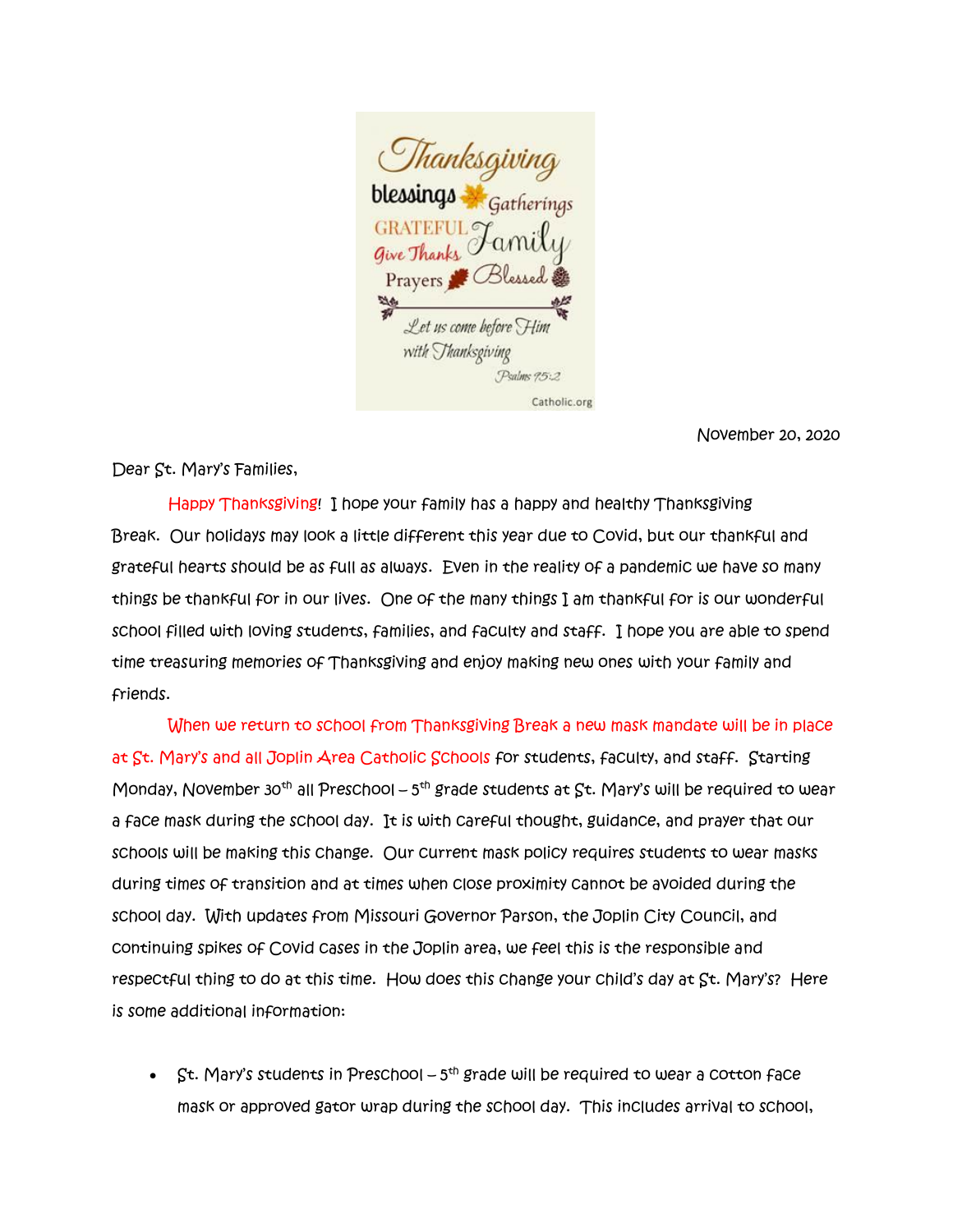during instruction in the classroom, and during dismissal. Students will continue to wear masks during times of transition but will also be wearing them continuously throughout the school day. Exceptions to these times are during snack, lunch, recess, and outdoor classes when weather permits.

- $\quad$  Any Preschool 5<sup>th</sup> grade student who attends After School Care will also be required to wear a face mask until she or he is picked up and signed out by a parent or guardian.
- Please ensure that your child has a properly fitting face mask (child sized) when they arrive to school and at least 2-3 other face masks in their backpack (a small Ziploc bag works well) as spares in case one is left at home or in the car. In addition, please make sure your child's masks are washed on a regular basis.
- Early Learners students in Miss Teresa's class do not need to mask during the school day or if attending After School Care.
- Requiring students to be properly masked throughout the school day has several benefits:
	- ❖ If a student and/or teacher happens to test positive for Covid, the class and close contact group will not be required to quarantine. The student/teacher testing positive will still be required to isolate at home, but other students and teachers in close contact may continue to attend school as long as they are monitored for symptoms and stay home at the first sign of illness.
	- ❖ Students no longer need to sit in alphabetical seating groups in the classroom and may move around the classroom a little more freely. Teachers will be able to rearrange seating arrangements in the classroom and work in small groups. Social distancing practices will still be in place.

I have attached Governor Parson's updated School Quarantine Guidelines to this email. In the new guidelines Governor Parson states, "schools that are consistently implementing COVID-19 strategies remain among the safest places for our students" and I am proud that our efforts at St. Mary's have been successful. Since school started on August 20<sup>th,</sup> we have had only 3 student and 4 adult Covid cases in our school, a reflection of our school's commitment to help keep everyone safe and healthy. Please take the time to read Gov. Parson's document thoroughly to ensure you are aware of the changes and that your child is prepared when school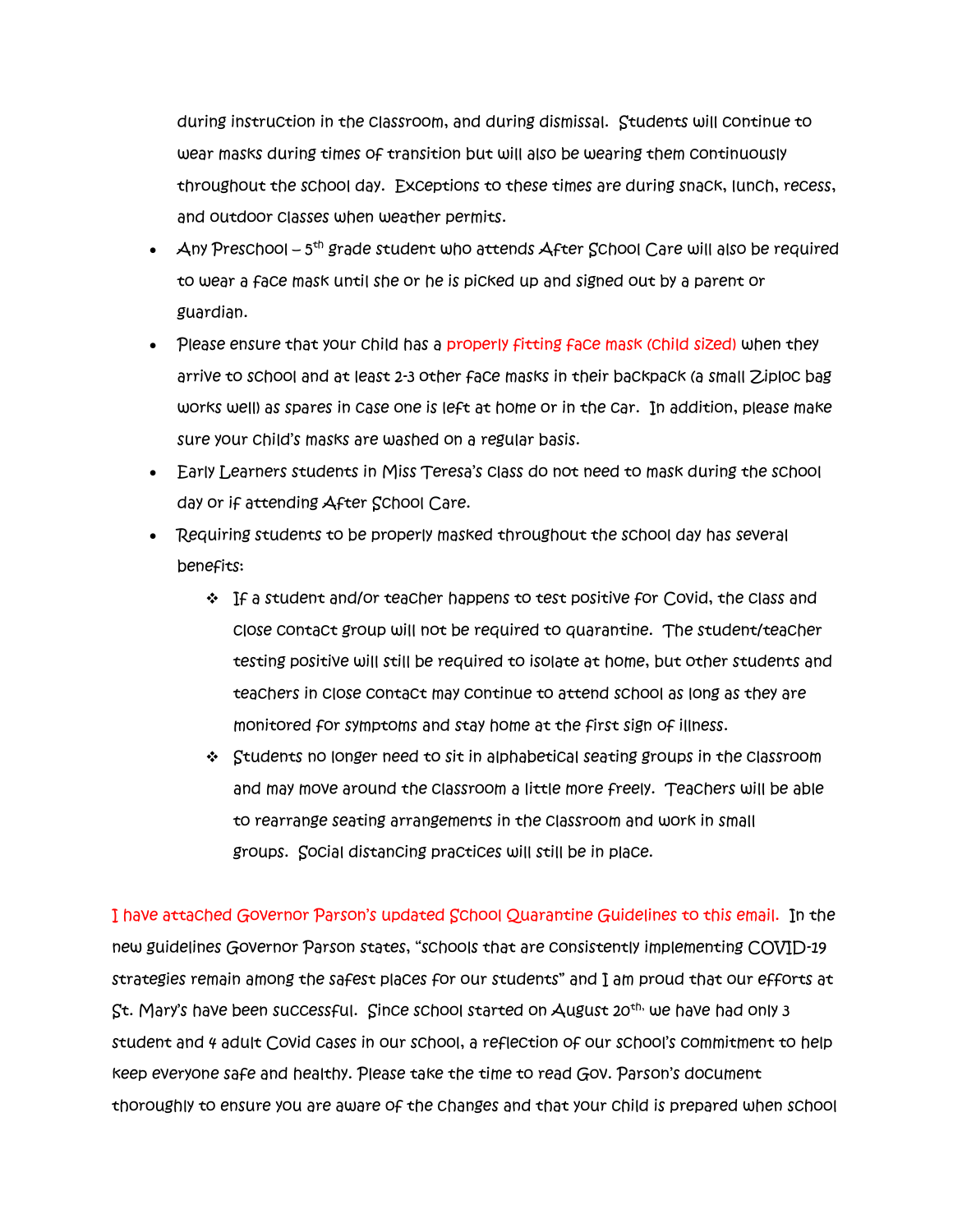resumes on Monday, November 30<sup>th</sup>. Sister Julie will be sending an email announcing the change in school guidelines to the entire JACS community, but I wanted to ensure you had the information early enough to visit with your child and make any needed purchases before November 30<sup>th</sup>. Thank you for your continued effort and support, together we are keeping St. Mary's a safe, healthy, and happy school!

Thanksgiving is quickly approaching, and 5<sup>th</sup> grade is sponsoring Gobble Grams this year as a fund raiser for their annual spring trip. Each Gobble Gram will include a bag filled with candy and a personal note. If you would like to send a Gobble Gram to your child, some of your child's friends, or a staff member please fill out the attached form and return them in your family's Communicator Envelope with payment or drop them off at the school office. Gobble Grams are \$3.00 each or 2 for \$5.00. Be sure to include the recipient's name and teacher's name. Additional order forms are available in the school office. Orders will be taken through Monday, November 23rd and Gobble Grams will be delivered to students on Tuesday, November 24<sup>th</sup>. Please contact the school office (623-1465) if you have any questions.

 The JACS Booster Club has a great gift opportunity for you! The Booster Club is selling several different styles of hats and visors so everyone on your Christmas list can show their Warrior Pride! Proceeds go to support the Booster Club. More information and the order form can be found on the following link. All you have to do is fill out the order form and someone from the Booster Club will contact you to get payment. Please call Marcee Carpenter with any questions you may have, (417) 825-2252.

 When we return to school the Monday following Thanksgiving it will almost be December! December is always a busy time of the year at St. Mary's and I have included a list of events and activities through the end of 2020 to help everyone keep up with this busy time. Wednesday, December 2<sup>nd</sup> is our next Charity Dress Day, which will benefit St. Mary's Society of St. Vincent de Paul. St. Vincent de Paul is sponsored by St. Mary's Parish and is a Catholic lay organization in which women and men join together to grow spiritually by offering person-to-person services to the needy and suffering. These services may include everyday needs, emergency needs, or extraordinary needs such as food, clothing, beds, housing, medication, utility assistance, and disaster relief. St. Vincent de Paul is a worldwide Catholic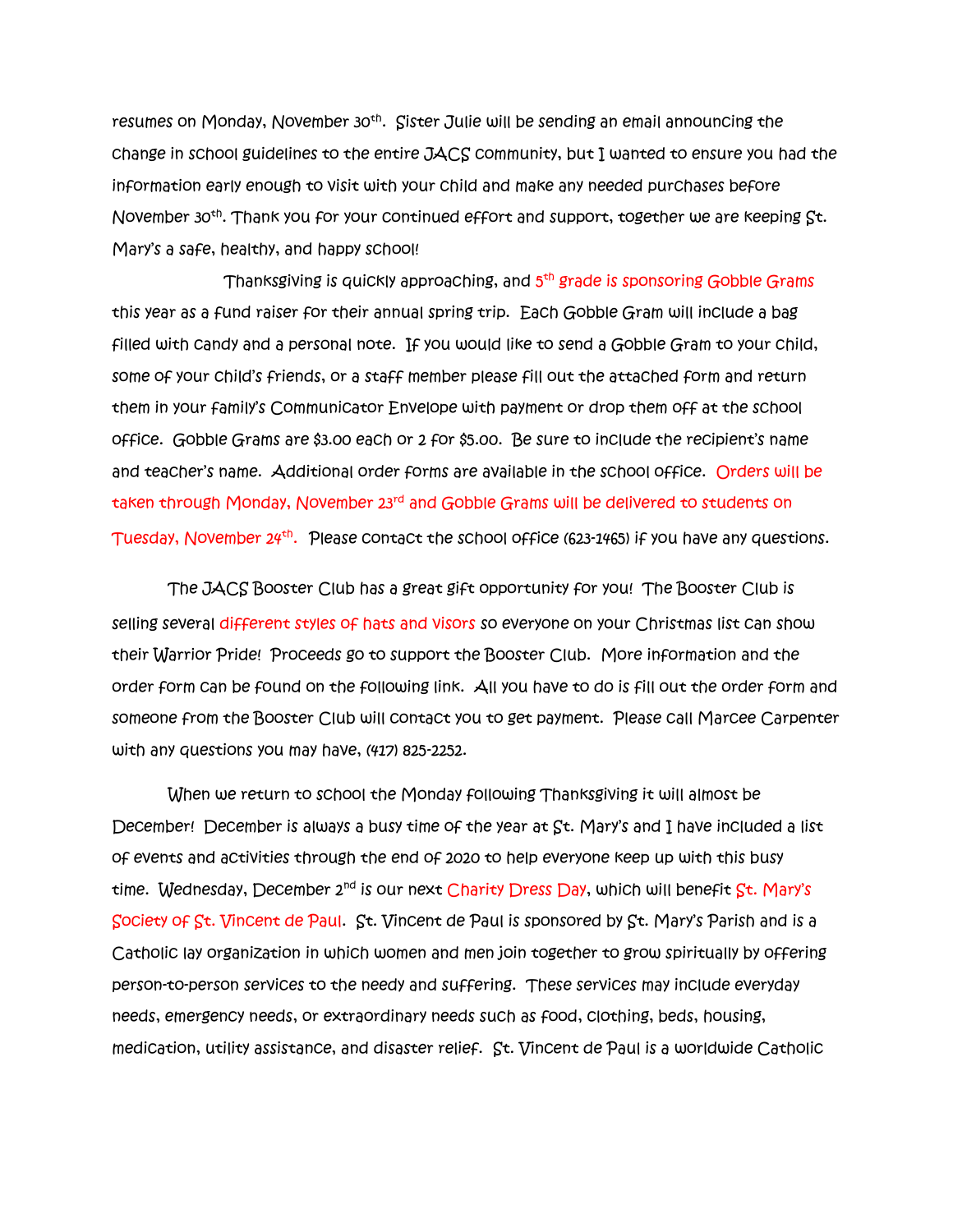organization that brings hope, help, and love to those in need. Thank you in advance for your thoughtful and generous support.

 Next week is a shortened week due to the Thanksgiving holiday. We will have a full day of school on Tuesday and After-School Care WILL be available. Thank you to the St. Mary's students, faculty, and staff for making National Catholic Principal's Day a wonderful and special surprise for me. What I believed was a Zoom meeting with Miss Amy while I am home on quarantine turned out to be a fabulous celebration with everyone in the school! In enjoyed seeing each class, reading all the special cards each class made, and seeing each class wear a different hat reflecting "the many hats of Mrs. Lown". It was a wonderful day and it made my heart happy to see everyone's lovely face and smile. We truly have a wonderful school to be thankful for and I am honored to be St. Mary's principal.

God bless and take care, Joanne Lown [jlown@jacss.org](mailto:jlown@jacss.org)

## Important Dates to Remember:

| Wednesday, November 25 <sup>th</sup> -<br>Sunday, November 29th | <b>Thanksgiving Holiday</b>              |
|-----------------------------------------------------------------|------------------------------------------|
| Sunday, November 29th                                           | First Sunday of Advent                   |
| Monday, November 30 <sup>th</sup>                               | <b>Classes Resume</b>                    |
| Tuesday, December 1st                                           | First Tuesday at Club 609                |
| Wednesday, December 2 <sup>nd</sup>                             | Charity Dress Day benefitting Society of |
| St. Vincent de Paul                                             |                                          |
| Sunday, December 6 <sup>th</sup>                                | Feast of St. Nicholas                    |
| Tuesday, December 8th                                           | Holy Day of Obligation-Feast of the      |
| Immaculate Conception                                           | School Mass at 8:30 a.m.                 |
| Thursday, December 10 <sup>th</sup>                             | Ugly Sweater Day and Jeans Day!          |